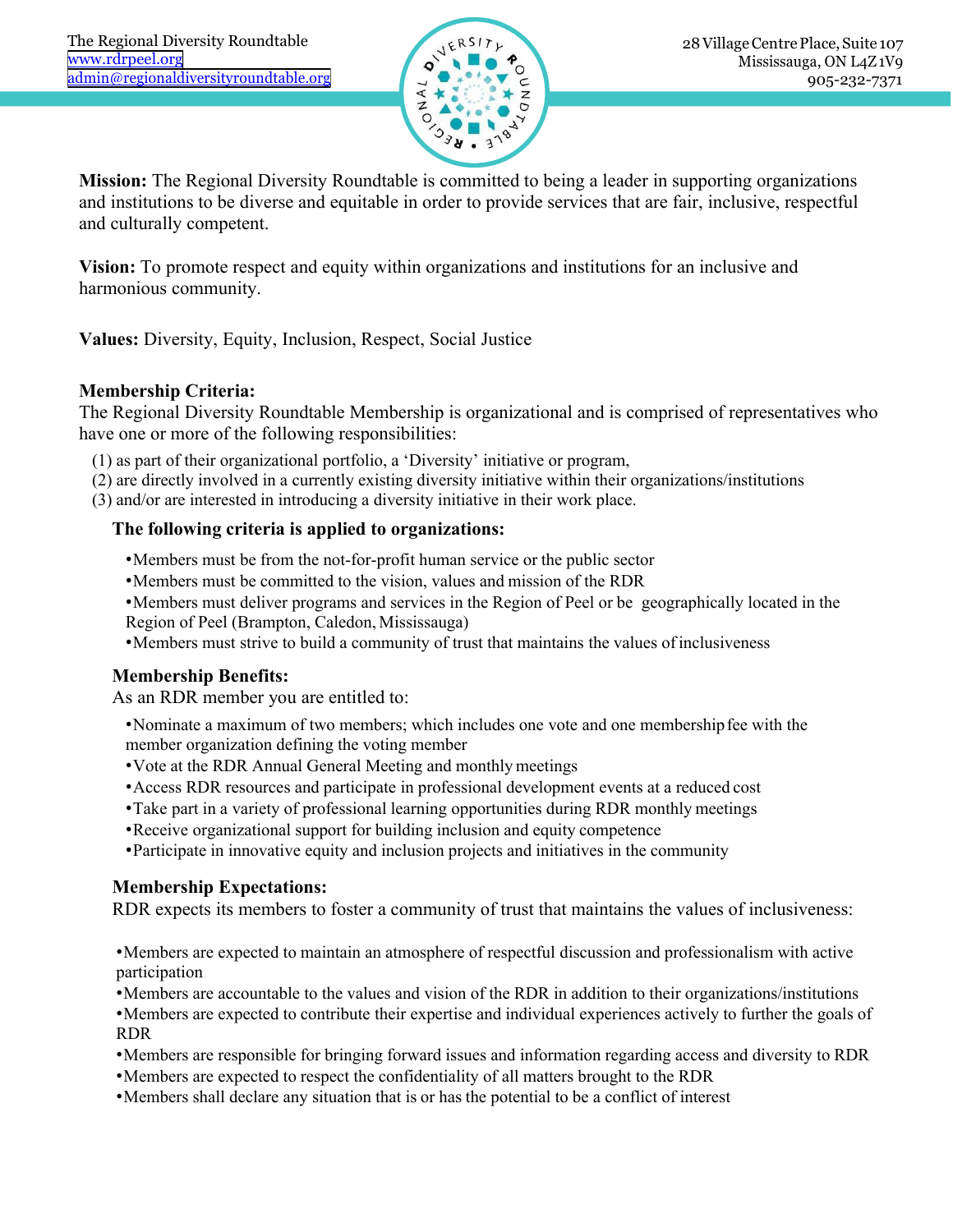

**Committees/Task Forces/Volunteer positions:**<br>
Membership to these groups and committees is subject to their terms of references.<br> **Committees/Task Forces/Volunteer positions:**<br>
Membership to these groups and committees is Members are encouraged to participate on working groups and/or adhoc committees.<br>
The members are encouraged to participate on working groups and/or adhoc committees.<br>
Members are encouraged to participate on working grou Examples and Diversity Roundtable.org<br>
Subject to the difference suite to the difference subject to their membership to these groups and committees is subject to their terms of reference.<br>
Membership Term:<br>
The membership

**Mathematives:**<br> **Mathematives:**<br> **Mathematives:**<br> **Mathematives:**<br> **Mathematics:**<br> **Membership Term:**<br> **Membership Term:**<br> **Membership Term:**<br> **Membership Term:**<br> **Membership Term:**<br> **Membership Term:**<br> **Membership Term:** Exampled the membership term for RDR is January to December. Each member organization must renew<br>
RDR Annual Membership term for RDR is January to December. Each member organization must renew<br>
RDR Annual Membership Renew Examples and the state to remain the first two months of the year in order to remain in good standing<br>
The membership within the first two months of the year in order to remain in good standing<br>
The membership to these gr Green and The and Society Contractors<br>
Committees/Task Forces/Volunteer posit<br>
Members are encouraged to participate on w<br>
Membership to these groups and committee<br>
Membership Term:<br>
The membership term for RDR is January

**READER Annual Membership Renewal:**<br> **READER Annual Membership renewally and the set of Set of Set of Membership to these groups and committees is subject to their term<br>
<b>Membership Term:**<br> **The membership term for RDR is Committees/Task Forces/Volunteer positions:**<br>
Members are encouraged to participate on working groups and/or adhoc committees.<br>
Membership to these groups and committees is subject to their terms of reference.<br> **Membersh Committees/Task Forces/Volunteer positions:**<br>
Members are encouraged to participate on working groups and/or adhoc committees.<br>
Membership to these groups and committees is subject to their terms of reference.<br> **Membersh Committees/Task Forces/Volunteer positions:**<br>
Members are encouraged to participate on working groups and/or adhoc committees.<br>
Membership to these groups and committees is subject to their terms of reference.<br> **Membershi** 

Members are encouraged to participate on working groups and/or adhoc committees.<br>
Membership to these groups and committees is subject to their terms of reference.<br>
The membership term for RDR is January to December. Each Membership to these groups and committees is subject to their terms of reference.<br> **Membership Term:**<br>
The membership term for RDR is January to December. Each member organization must renew<br>
their membership with the firs **Membership Term:**<br>The membership term for RDR is January to December. Each member organization must renew<br>their membership within the first two months of the year in order to remain in good standing<br>with RDR.<br>**RDR Annual Membership Term:**<br>The membership trem for RDR is January to December. Each member organization must renew<br>their membership within the first two months of the year in order to remain in good standing<br>with RDR.<br>**RDR Annual** their membership within the first two months of the year in order to<br>with RDR.<br>**RDR Annual Membership Renewal:**<br>To renew membership, the application form must be completed ane<br>end of <u>February each year</u>. At the time of re With RDR.<br> **RDR Annual Membership Renewal:**<br>
To renew membership, the application form must be completed and the payment received<br>
end of <u>February each year</u>. At the time of renewing membership the senior decision make<br>
o end of **Francish Properties**. At the time of renewing inembership the sen organization must endorse each organizational representative.<br>The RDR Annual Membership Application demonstrates an organization at the Roundtable, organization must endorse each organizational representative.<br>
The RDR Annual Membership Application demonstrates an organization's commitment to<br>
RDR. Thus, if the organizational representative to RDR is no longer able to The RDR Annual Membership Application demonstrates an organization's commitment to<br>RDR. Thus, if the organizational representative to RDR is no longer able to represent their<br>organization at the Roundtable, the organizatio The RDR Annual Membership Application<br>RDR. Thus, if the organizational representa<br>organization at the Roundtable, the organizat<br>and values of RDR and is required to replace<br>**Change / Termination of Membership**<br>Membership t

- 1. By the Member Organization
- 2. By the Board of Directors of the RDR

**The Board of Directors of The Regional Diversity Roundtable**<br> **The Board of RDR** and is required to replace their representation to the Roundtable.<br> **Change / Termination of Membership**<br>
2. By the Member Organization<br>
2. and values of RDR and is required to replace their representation to the Roundtable.<br> **Change / Termination of Membership**<br>
Membership to the RDR can be terminated in two ways:<br>
1. By the Member Organization<br>
2. By the Boa Change / Termination of Membership<br>
Membership to the RDR can be terminated in two ways:<br>
1. By the Member Organization<br>
2. By the Board of Directors of the RDR<br>
Termination by the Member Organization<br>
If a member organiza 1. By the Member Organization<br>
2. By the Board of Directors of the RDR<br> **Termination by the Member Organization**<br>
If a member organization wishes to change or terminate its membership, the organization is<br>
Frequired to sen 2. By the Board of Directors of the RDR<br> **Termination by the Member Organization**<br>
If a member organization wishes to change or terminate its membership, the organization is<br>
required to send a letter to the RDR Chair/Co-C **Termination by the Member Organization**<br>If a member organization wishes to change or terminate its membership, the organization is<br>required to send a letter to the RDR Chair/Co-Chairs outlining the reasons for, and effect

Change / **1 ermination of Membership**<br>Membership to the RDR can be terminated in two<br>1. By the Member Organization<br>2. By the Board of Directors of the RDR<br>**Termination by the Member Organization**<br>If a member organization w

IT a member organization wishes to change or terminate its membersinp, the organization is<br>required to send a letter to the RDR Chair/Co-Chairs outlining the reasons for, and effective date<br>of the termination.<br>Termination required to send a letter to the KDR Chair/Co-Chairs outlining the reasons for, and effective date<br>of the termination.<br>Termination by the Board of Directors of The Regional Diversity Roundtable<br>Annual Membership Applicatio Termination.<br>Termination by the Board of Directors of The Regional Diversity Roundtable<br>If a member organization fails to abide by the Mission, Vision and Values as outlined in the<br>Annual Membership Application Form and th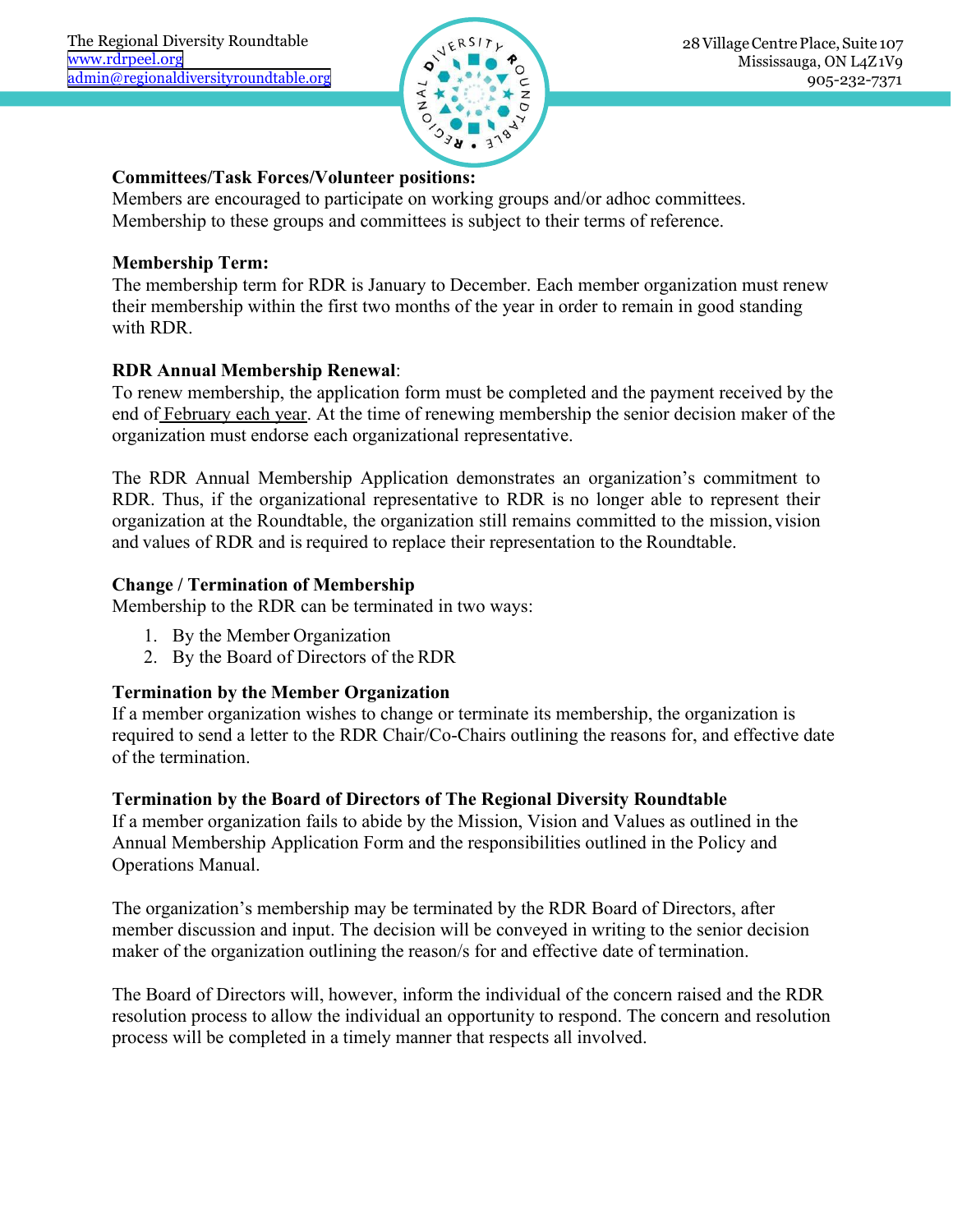

| egional Diversity Roundtable<br>rdrpeel.org<br>@regionaldiversityroundtable.org       | ERSIT<br>z<br>Ò                           |                        | 28 Village Centre Place, Suite 107<br>Mississauga, ON L4Z1V9<br>905-232-7371                                          |  |
|---------------------------------------------------------------------------------------|-------------------------------------------|------------------------|-----------------------------------------------------------------------------------------------------------------------|--|
|                                                                                       | DEI ORGANIZATIONAL PROFILE                |                        |                                                                                                                       |  |
| If this information is the same as the previous year, you do not have to complete it. |                                           |                        |                                                                                                                       |  |
| 1. In which area do you provide services?<br>Please select all that apply             |                                           |                        |                                                                                                                       |  |
| Caledon $\Box$                                                                        | Brampton $\Box$ Mississauga $\Box$        |                        |                                                                                                                       |  |
| 2. What type of organization are you?<br>Please select all that apply                 |                                           |                        |                                                                                                                       |  |
| <b>Culture and Recreation</b>                                                         | Education & Research $\Box$               | Public Service $\Box$  |                                                                                                                       |  |
| Law, Advocacy & Politics $\Box$                                                       | Social                                    | Health Services $\Box$ |                                                                                                                       |  |
| Development and Housing $\Box$                                                        | Environment                               | Religious              |                                                                                                                       |  |
| Other:                                                                                |                                           |                        |                                                                                                                       |  |
| 3. What clientele do you serve?<br>Please select all that apply                       |                                           |                        |                                                                                                                       |  |
| <b>Ethnic Communities</b>                                                             | Marginalized Communities $\Box$ Newcomers |                        |                                                                                                                       |  |
| People with Disabilities $\Box$                                                       | Aboriginal Communities                    | Families               | $\mathbf{I}$                                                                                                          |  |
| Seniors                                                                               | Youth                                     | LGBTQQ2SI              | <b>The Contract of the Contract of the Contract of the Contract of the Contract of the Contract of the Contract o</b> |  |
| Males                                                                                 | Women                                     | Children               |                                                                                                                       |  |
| Other:                                                                                |                                           |                        |                                                                                                                       |  |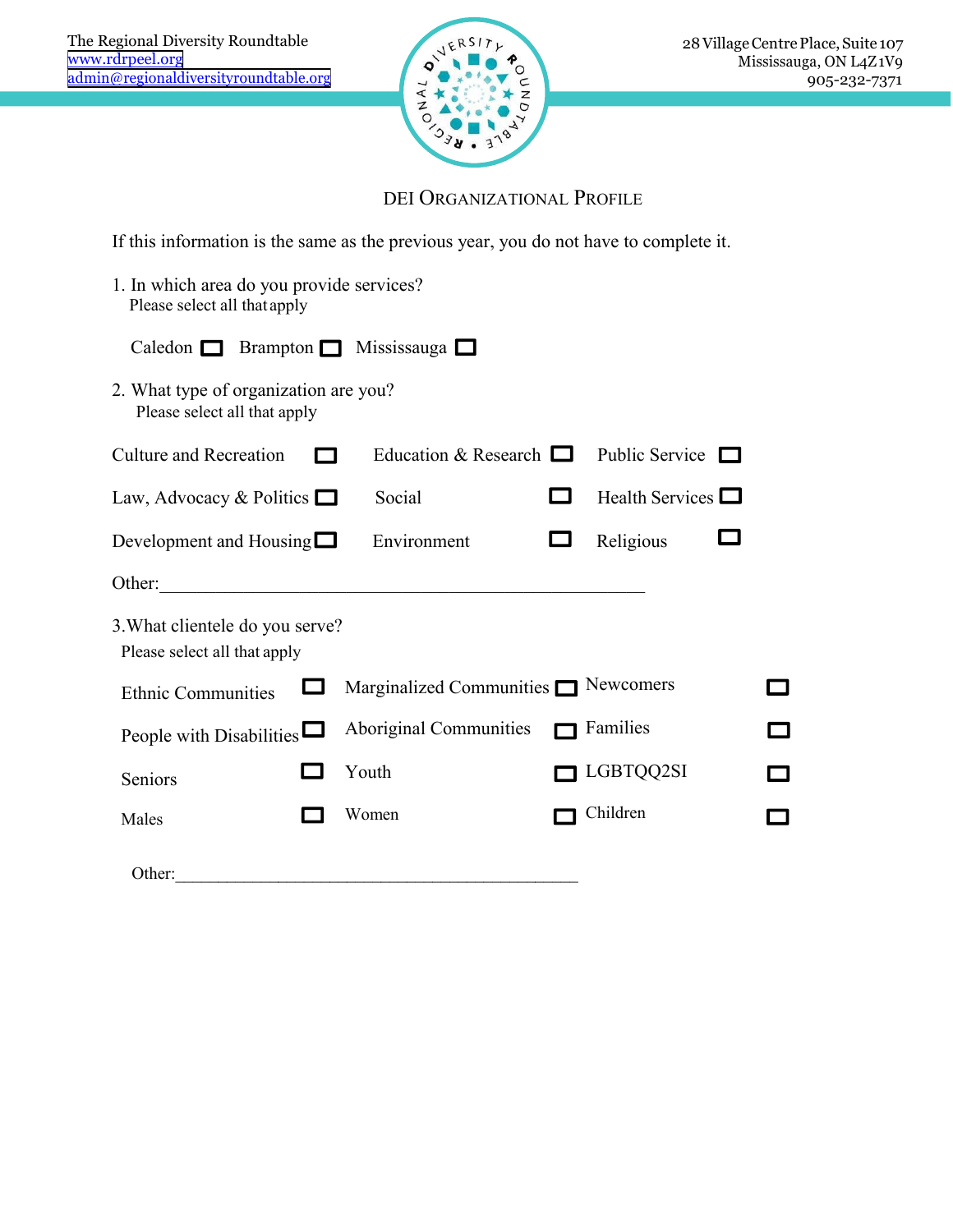

| egional Diversity Roundtable<br>drpeel.org<br>@regionaldiversityroundtable.org                               | z<br>▽                                          | 28 Village Centre Place, Suite 107<br>Mississauga, ON L4Z1V9<br>905-232-7371 |
|--------------------------------------------------------------------------------------------------------------|-------------------------------------------------|------------------------------------------------------------------------------|
| ve approximately clients a year:                                                                             |                                                 |                                                                              |
| 3. Please indicate the number of people at each level in your organization.                                  |                                                 |                                                                              |
| <b>Board Members:</b>                                                                                        | Management:                                     |                                                                              |
| Staff:                                                                                                       | Volunteers:                                     |                                                                              |
| 4. How is Diversity, Equity & Inclusion (DEI) addressed in your organization?<br>Please selectall that apply |                                                 |                                                                              |
| Committee $\Box$ Designated Representative $\Box$ Working Group $\Box$                                       |                                                 | Program 1                                                                    |
| Hired Specialist $\Box$                                                                                      |                                                 | We have a separate DEI Strategy/Policy $\Box$                                |
| Department DEI is embedded in our Strategic Plan $\Box$                                                      |                                                 |                                                                              |
| Other:                                                                                                       | <u> 1970 - John Stein, Amerikaansk kanton (</u> |                                                                              |
| 5. Has your organization endorsed the Diversity & Inclusion Charter of Peel?                                 |                                                 |                                                                              |
| Yes: $\Box$ No: $\Box$                                                                                       |                                                 |                                                                              |
|                                                                                                              |                                                 |                                                                              |
| 6. Name your current DEI projects and initiatives:                                                           |                                                 |                                                                              |
| Internal to your organization:                                                                               |                                                 |                                                                              |
| External to your organization:                                                                               |                                                 |                                                                              |
| 7. Do you receive any funding for DEI related work?                                                          |                                                 |                                                                              |
| If yes, please explain:                                                                                      |                                                 |                                                                              |
|                                                                                                              |                                                 |                                                                              |
|                                                                                                              |                                                 |                                                                              |